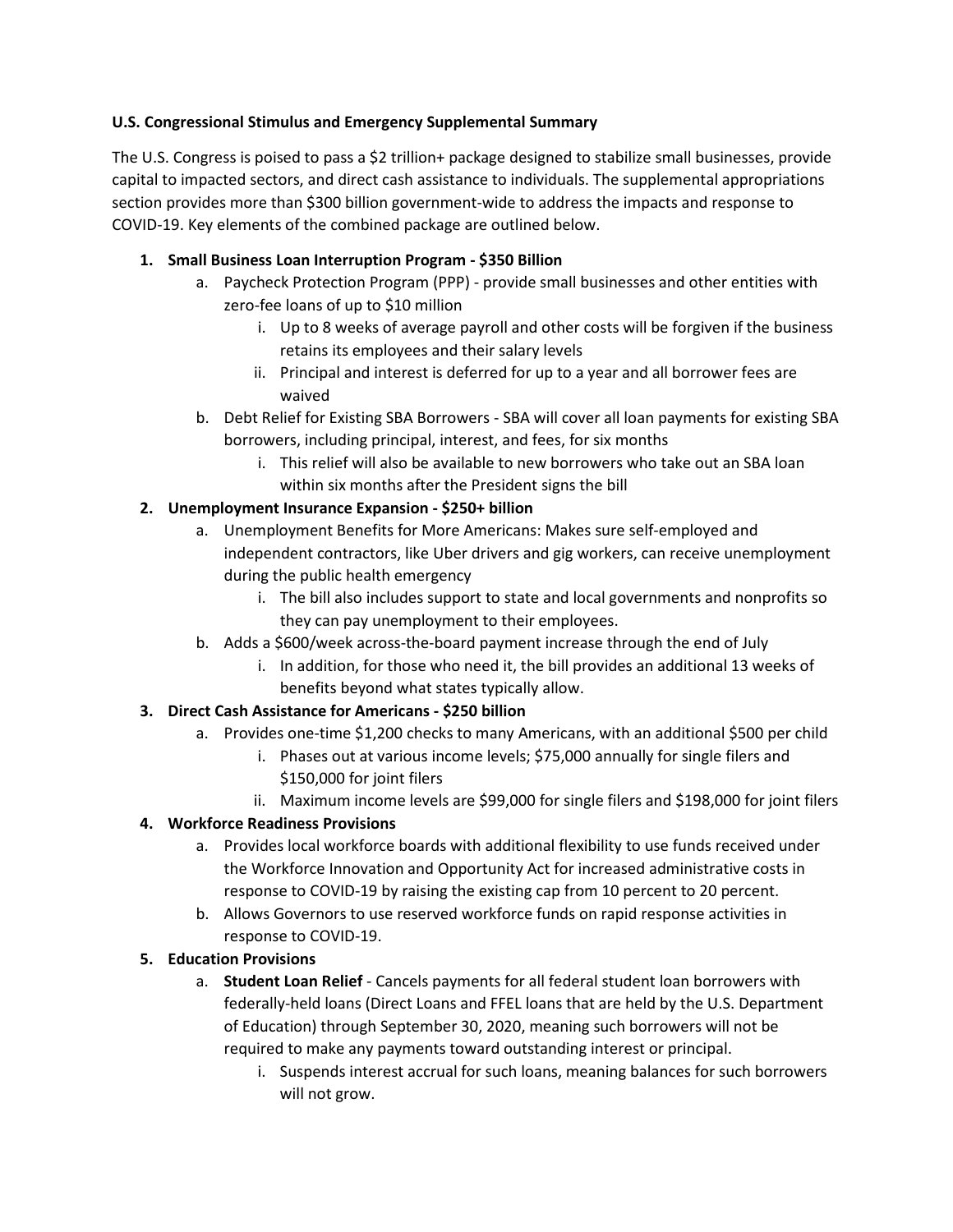- ii. Prohibits forced collections such as garnishment of wages, tax refunds, and Social Security benefits; and negative credit reporting during this time period.
- iii. Directs student borrowers continue to receive credit toward Public Service Loan Forgiveness, Income-Driven Repayment forgiveness, and loan rehabilitation.
- b. **Pell Grants** For students who dropped out of school as a result of COVID-19, excludes the term from counting toward lifetime Pell eligibility
	- i. For students who dropped out of school as a result of COVID-19, allows those students to not be required to return unused Pell Grants or federal student loans to the Secretary.

### **6. Business Tax Provisions**

- a. **Advance of Paid Leave Tax Credit -** Makes the refundable tax credit provided for in the second package able to be an advanced refundable tax credit instead of having to be reimbursed to employers on the back end of providing paid leave to employees.
- b. **Employee Retention Credit -** Employers of all sizes that face closure orders or suffer economic hardship due to the coronavirus crisis that continue to pay employees that are furloughed may be eligible for a 50% credit on up to \$10,000 of wages paid to those employees.
- c. **Delays Payroll Tax Payments for Employers -** Employers would be able to delay the payment of their 2020 payroll taxes until 2021 and 2022, leading to approximately \$300 billion of extra cash flow for businesses.
- d. **Restores Supports for Businesses Suffering Losses:** The bill also allows businesses to carry back losses from 2018, 2019, and 2020 to the previous 5 years, which will allow businesses access to immediate tax refunds
- e. **Temporary Income Exclusion for Certain Employer Payments of Student Loans -** Excludes from the employee's income for 2020 the first \$5,250 of employer payments of an employee's student loans**.**
- f. **Modification of the Limitation on Business Interest Expense -** Increases the limitation on the deductibility of business interest expense from 30% of EBITDA to 50% of EBITDA for 2019 and 2020.

### **7. Economic Stabilization for Impacted Sectors - \$500 billion**

- a. Provides \$500 billion to Treasury's Exchange Stabilization Fund to provide loans, loan guarantees, and other investments, distributed as follows:
	- i. Direct lending, including:
		- 1. \$25 billion for passenger air carriers
		- 2. \$4 billion for cargo air carriers; and
		- 3. \$17 billion for businesses important to maintaining national security.
		- 4. \$425 billion, as well as any amounts available but not used for direct lending, for loans, loan guarantees, and investments in support of the Federal Reserve's lending facilities to eligible businesses, states, and municipalities.
	- ii. Special Conditions for these loans include:
		- 1. Funds received must be used to retain at least 90 percent of the recipient's workforce, with full compensation and benefits, through September 30, 2020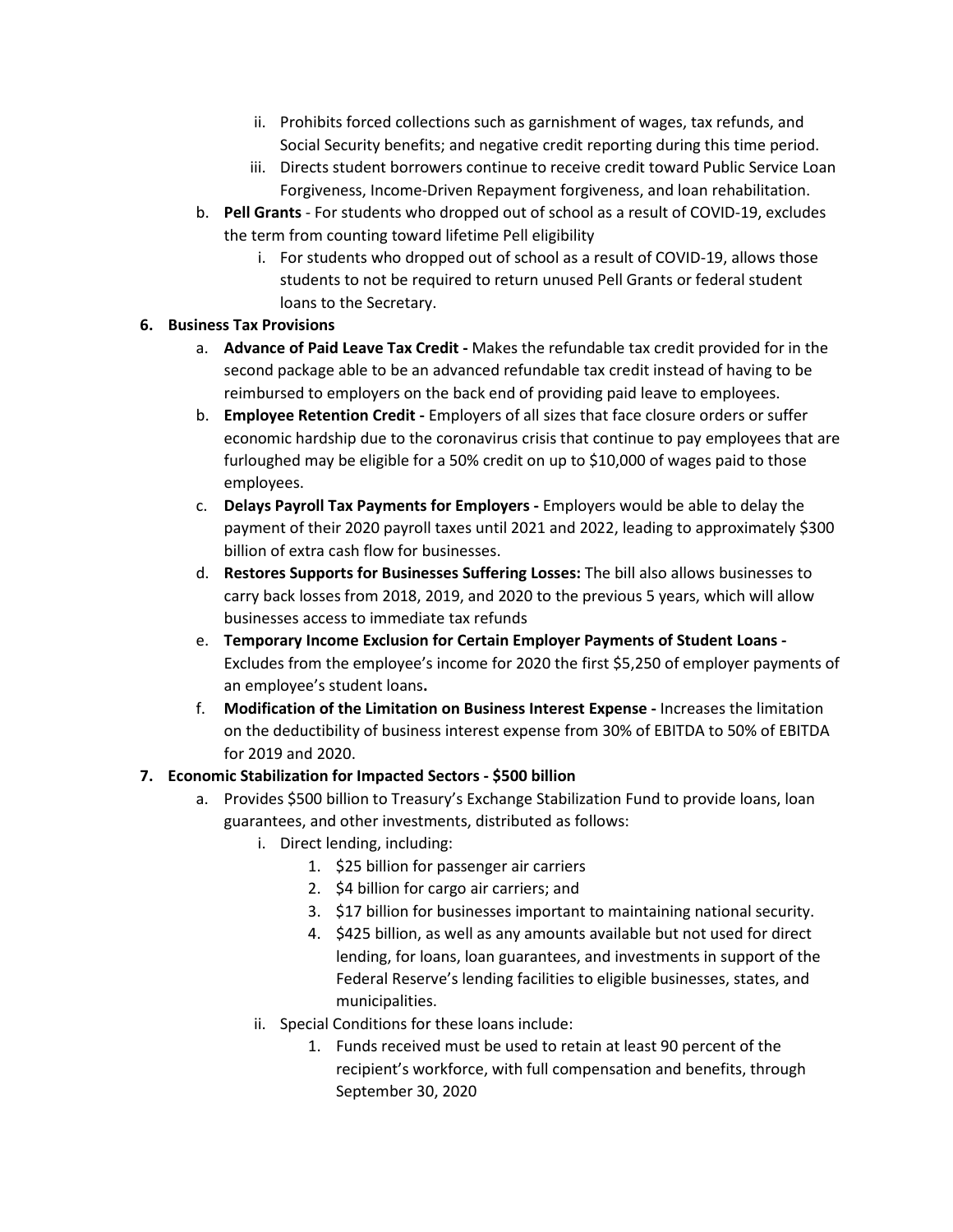- 2. The recipient will not outsource or offshore jobs for the term of the loan plus an additional two years;
- 3. The recipient will not abrogate existing collective bargaining agreements for the term of the loan plus an additional two years; and
- 4. The recipient must remain neutral in any union organizing effort for the term of the loan

## **8. Additional Resources for Health Care Sector - \$200+ billion**

- a. Provides \$140 billion in appropriations to support the public health systems
	- i. \$100 billion for a new program for hospitals, public health entities, and Medicare/Medicaid suppliers for unreimbursed supplies or lost revenue due to the crisis
	- ii. \$16 billion for Strategic National Stockpile to purchase persona protective equipment
	- iii. \$11 billion to support research and development of vaccines, treatments, diagnostics, etc.
	- iv. \$4.3 billion to CDC to support federal, state and local government preparation and response

## **9. Emergency Federal Appropriations - \$300+ billion**

### a. **Department of Labor**

i. \$345 million for Dislocated Worker National Reserve (available through September 2022)

## b. **Department of Agriculture**

- i. \$25 million to support the Distance Learning and Telemedicine program
	- 1. This increase will help improve distance learning and telemedicine in rural areas of America
- ii. \$100 million is provided to the ReConnect program to help ensure rural Americans have access to broadband
- iii. \$20.5 million to support \$1 billion in Business and Industry loans.

# c. **Federal Communications Commission (FCC)**

- i. \$200 million for the FCC Connected Care Pilot Program
	- 1. This program will support efforts of health care providers to address COVID-19 by using telehealth to connect with patients.

# d. **Department of Homeland Security**

- i. **Cybersecurity and Infrastructure Security Agency** \$9 million for supply chain and information analysis and for impacted critical infrastructure coordination.
- ii. **Coast Guard** \$141 million to activate Coast Guard Reserve personnel and for building capacity and capability for information technology systems and infrastructure to support telework and remote access.

# e. **Department of Education**

- i. \$30.750 billion for an Education Stabilization Fund for states, school districts and institutions of higher education for costs related to coronavirus.
	- 1. For elementary and secondary education, \$13.5 billion is available for formula-grants to States, such as planning for and coordinating during long-term school closures; purchasing educational technology to